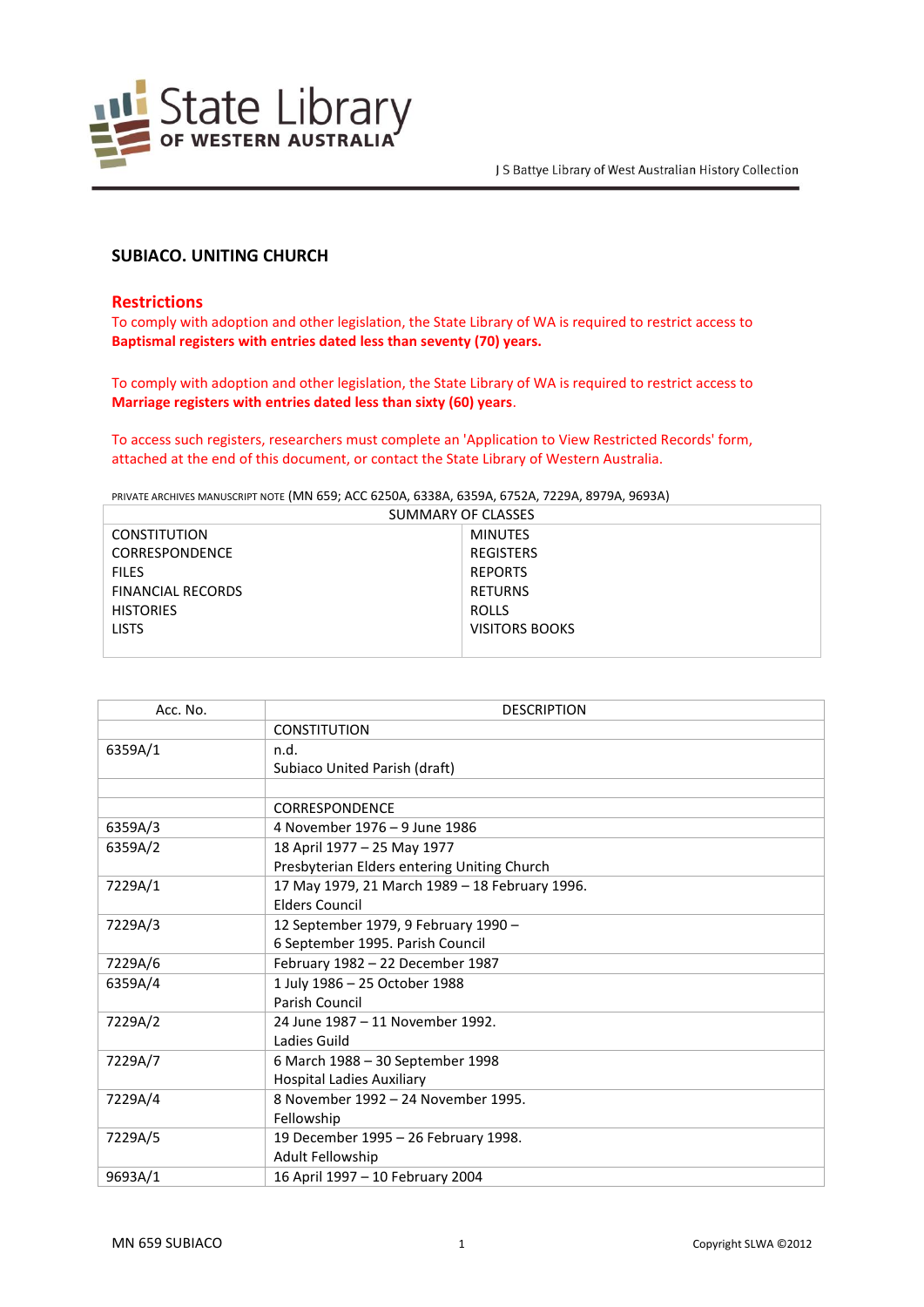

| Acc. No. | <b>DESCRIPTION</b>                                                               |
|----------|----------------------------------------------------------------------------------|
|          |                                                                                  |
|          | <b>FILES</b>                                                                     |
| 6359A/5  | 4 February 1982-1 June 1982; 8 April 1985-1 July 1985; 14 December 1987-15       |
|          | September 1988                                                                   |
|          | Ministers' Settlement                                                            |
| 6359A/6  | 25 November 1986 - 21 October 1987                                               |
|          | Mission and Social Justice Committee, Correspondence and Minutes                 |
| 6359A/7  | 24 February 1977 - 4 April 1988                                                  |
|          | Property Committee, Correspondence, Estimates and Minutes                        |
| 6359A/8  | 12 December 1986 - 10 November 1987                                              |
|          | Worship and Education Committee, Minutes, Newspaper cuttings, Reports,           |
|          | Correspondence                                                                   |
| 7229A/8  | 1977 - 1979, 1989 - 1995                                                         |
|          | <b>Bagot Road Property Trust</b>                                                 |
| 7229A/9  | 1978, 1980, 1985 - 1991                                                          |
|          | <b>Temple Day</b>                                                                |
|          |                                                                                  |
|          | <b>FINANCIAL RECORDS</b>                                                         |
| 7229A/10 | July 1979 - July 1992                                                            |
|          | Property Account - East Bagot Road                                               |
| 7229A/11 | $1971 - 1979$                                                                    |
|          | Property Account - Jolimont                                                      |
| 7229A/12 | 23 February 1982 - 1998                                                          |
|          | <b>Hospital Ladies Auxiliary</b>                                                 |
|          |                                                                                  |
|          | <b>HISTORIES</b>                                                                 |
| 7229A/13 | 1982, 1985, 1996                                                                 |
|          | Histories of the Uniting Church Hospital                                         |
|          |                                                                                  |
|          | <b>LISTS</b>                                                                     |
| 7229A/14 | 13 July 1980 - 18 November 1990                                                  |
| 7229A/15 | 17 February 1991 - 11 August 1994                                                |
|          | Congregational meetings, Bagot Road                                              |
| 7229A/16 | 8 February 1995 - 10 December 1997                                               |
|          | Fellowship - Attendance Book                                                     |
|          | <b>MINUTES</b>                                                                   |
|          |                                                                                  |
| 7229A/25 | 17 August 1965 - 14 February 1983.<br><b>Hospital Ladies Auxiliary</b>           |
| 6359A/15 | 22 November 1976 - 3 December 1991                                               |
|          | Parish Council                                                                   |
| 6359A/12 | 21 July 1977 - 21 November 1985                                                  |
| 7229A/21 | 15 February 1978 - December 1981                                                 |
| 7229A/23 | 22 March 1978 - 15 November 1978                                                 |
| 9693A/5  | 23 March 1978 - 18 February 1996                                                 |
|          | Derby Road                                                                       |
| 7229A/18 | 19 February 1979 - 16 March 1993.                                                |
|          | Council of Elders - Bagot Road                                                   |
| 7229A/17 | 26 February 1979 - 11 August 1996.                                               |
|          | Congregational meetings (includes annual meetings and reports) and 17 March 1992 |
|          | - annual parish meeting                                                          |
| 7229A/24 | 5 March 1980 - 1 December 1982                                                   |
|          | Ladies Guild, Derby Road                                                         |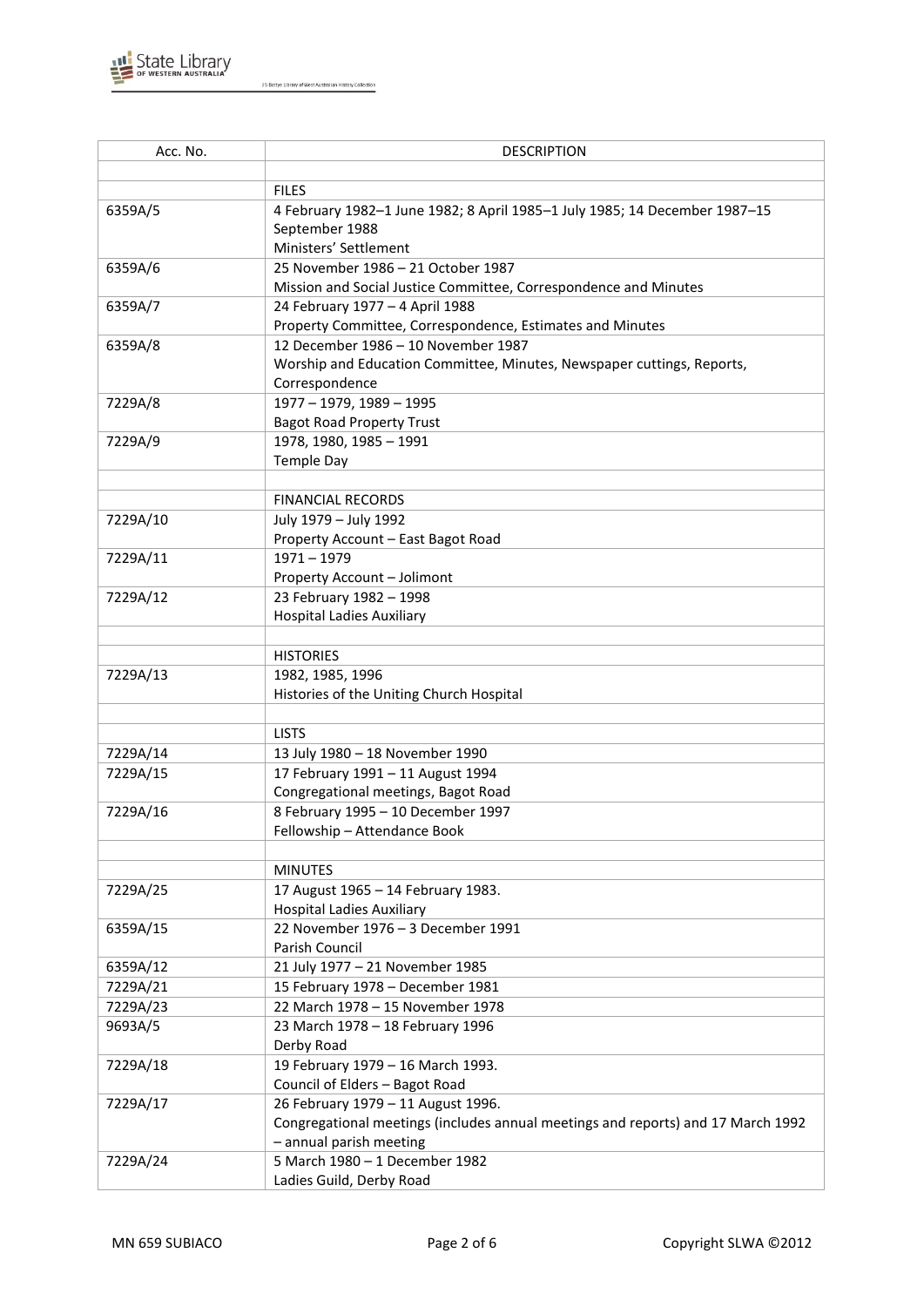

| Acc. No.           | <b>DESCRIPTION</b>                                                                |
|--------------------|-----------------------------------------------------------------------------------|
| 6752A              |                                                                                   |
|                    | 2 April 1981 - 31 January 1989                                                    |
|                    | Mayflower Homes, meeting of trustee, includes correspondence and historical notes |
| 7229A/22           | 17 February 1982 - 13 February 1986                                               |
|                    | Ladies Guild, Bagot Road                                                          |
| 6359A/11           | 23 June 1982 - 1 November 1989                                                    |
|                    | Ladies Guild, Derby Road, Shenton Park                                            |
| 7229A/26           | $1983 - 1988.$                                                                    |
| 6359A/16           | 3 February 1986 - 3 November 1986                                                 |
|                    | Subiaco Uniting Church Hospital Women's Auxiliary                                 |
| 6359A/9            | 25 February 1986 - 25 August 1987                                                 |
|                    | Congregational Meeting, Bagot Road                                                |
| 6359A/13           | 6 March 1986 - 3 November 1988                                                    |
|                    | Ladies Social Club, Derby Road, Shenton Park                                      |
| 6359A/10           | 4 November 1986 - 1 September 1987                                                |
|                    | <b>Elders Council</b>                                                             |
| 7229A/19           | 12 March 1986 - 14 November 1990                                                  |
| 9693A/3            | 18 March 1986 - 26 January 1997                                                   |
|                    | Congregation                                                                      |
| 6359A/14           | 6 April 1987                                                                      |
|                    | Management and Finance Committee                                                  |
| 9693A/2            | 18 May 1988 - 26 March 1996                                                       |
| 7229A/27           | $1989 - 1998.$                                                                    |
|                    | Hospital Ladies Auxiliary. Also, contains reports                                 |
| 7229A/20           | 13 February 1991 - 11 November 1992                                               |
| 9693A/7            | 4 February 1992 - 13 April 2004                                                   |
|                    | Parish / Church Council                                                           |
| 7229A/28           | 10 February 1993 - 10 November 1993.                                              |
|                    | Church Fellowship                                                                 |
| 9693A/6            | 15 June 1993 - 27 August 1996; 10 May 2005                                        |
|                    | <b>Elders Council</b>                                                             |
|                    |                                                                                   |
| 7229A/30           | 9 February 1994 - 8 November 1995.                                                |
|                    | Adult Fellowship. Also, contains Annual General Meetings, Reports etc.            |
| 7229A/29           | 14 February 1996 - 10 December 1997.                                              |
|                    | Church Fellowship. Also, contains Annual General Meetings, Reports etc.           |
| 9693A/4            | 12 January 1997 - 16 March 2008                                                   |
|                    | Congregation                                                                      |
| 9693A/8            | 8 June 2004 - 29 January 2009                                                     |
|                    | Church Council                                                                    |
|                    |                                                                                   |
|                    | <b>REGISTERS</b>                                                                  |
| 6338A              | 20 May 1962 - 20 Feb 1977                                                         |
| Church registers   | Baptisms. Derby Rd, Shenton Park, Subiaco                                         |
| <b>RESTRICTED</b>  | 19 Mar 1978 - 10 Aug 1996                                                         |
|                    | Derby Rd, Shenton Park                                                            |
| 6250A/1            | 9 August 1975 - 10 February 1990                                                  |
| Marriage registers | Marriage Register Book. Methodist: Subiaco, Binningup, Cannington.                |
| <b>RESTRICTED</b>  | Uniting Church: Subiaco, Cannington, Mt Lawley, Kings Park, Shenton Park, Perth,  |
|                    | Kojonup, Cottesloe, Jerramungup, Nedlands, Mogumber, Kalamunda, Araluen.          |
| 8979A/1            | 4 March 1990 - 7 February 2004                                                    |
| Marriage registers | Marriage Register                                                                 |
| <b>RESTRICTED</b>  |                                                                                   |
|                    |                                                                                   |
|                    | <b>REPORTS</b>                                                                    |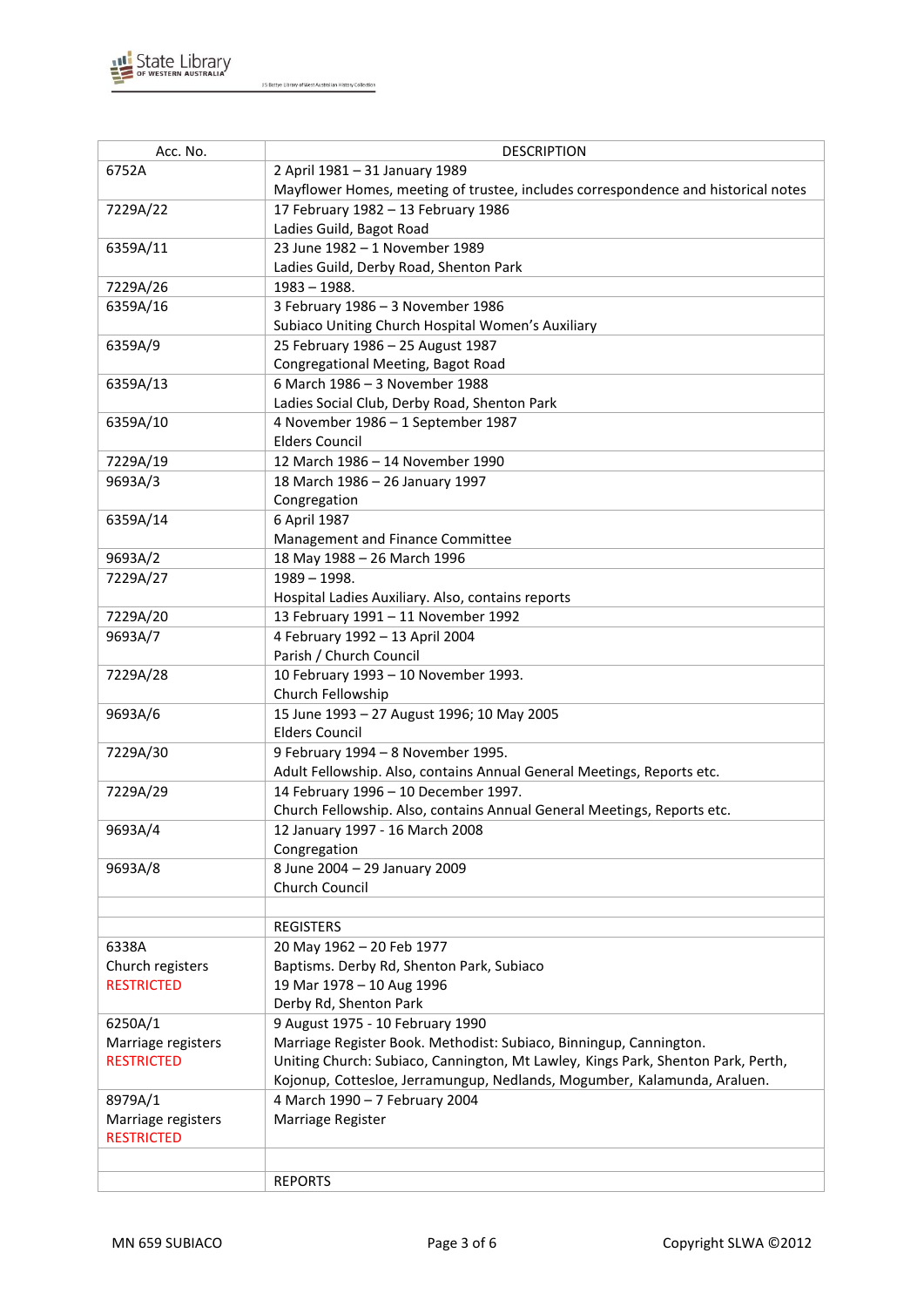

| Acc. No.      | <b>DESCRIPTION</b>                                                                |
|---------------|-----------------------------------------------------------------------------------|
| 9693A/9       | 1986 - 1994                                                                       |
| 7229A/31      | 1989/90, 1990 -                                                                   |
|               | <b>Elders Council</b>                                                             |
| 7229A/31      | 1992                                                                              |
|               | Parish Council meeting, Congregation meeting, Bagot Road congregation, Subiaco    |
|               | Children's Centre, Elders Council, Minister's Annual Report                       |
| 7229A/31      | 1996                                                                              |
|               | Derby Road congregation, Fellowship, Parish Social Club Annual Report, Bagot Road |
|               | Congregational, Chairpersons, Parish Council                                      |
| 9693A/10      | 1996 - 2008                                                                       |
| 7229A/32      | 1982, 1983, 1984, 1985 - 1996                                                     |
|               | Hospital Ladies Auxiliary - Financial and President's report                      |
|               |                                                                                   |
|               | <b>RETURNS</b>                                                                    |
| 6359A/17      | 1981, 1983 - 1988                                                                 |
|               | Membership                                                                        |
|               |                                                                                   |
|               | <b>ROLLS</b>                                                                      |
| 6359A/18      | 1980s                                                                             |
|               | Confirmed Member's Roll, Shenton Park                                             |
| 8979A/2 OSM   | 22 June 1977 - 1993                                                               |
|               | <b>Roll of Members</b>                                                            |
| 8979A/3       | 1988; 2003; n.d.                                                                  |
|               | Membership rolls. Typed lists, removed from 8979A/2                               |
|               |                                                                                   |
|               | <b>VISITORS BOOKS</b>                                                             |
| 9693A/11<br>. | 29 July 1973 - 21 June 1998                                                       |

Holdings = 51 cm + 6 cm + 5 cm + 17 cm

## *Copyright Restrictions*

*The Commonwealth Copyright Act 1968 regulates copying of unpublished material. It is the user's legal obligation to determine and satisfy copyright.*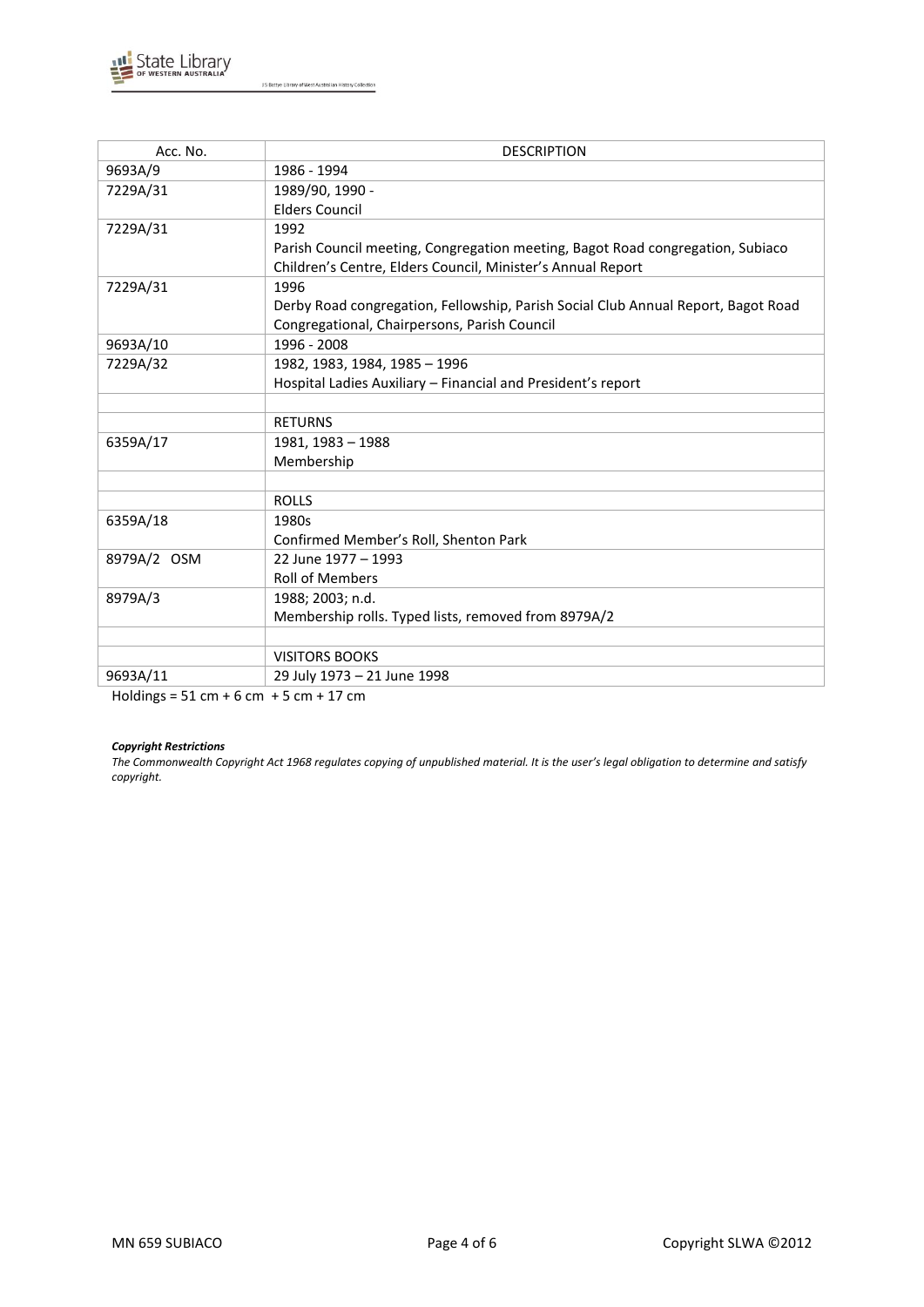

#### **STATE LIBRARY OF WESTERN AUSTRALIA – PRIVATE ARCHIVES**

### **APPLICATION TO VIEW RESTRICTED BAPTISMAL RECORD**

#### **SUBMIT TO PRIVATE ARCHIVES STAFF**

| DETAILS OF BAPTISMAL RECORD TO BE RETRIEVED               |           |            |
|-----------------------------------------------------------|-----------|------------|
| MN / ACCESSION NUMBER                                     | <b>MN</b> | <b>ACC</b> |
| DENOMINATION & PARISH NAME (E.G.<br>ANGLICAN, ST. JOHN'S) |           |            |
| NAME ON BAPTISMAL CERTIFICATE                             |           |            |
| DATE OF BAPTISM                                           |           |            |
| DATE ITEM REQUIRED                                        |           |            |

| DETAILS OF APPLICANT REQUIRING ACCESS TO RESTRICTED BAPTISMAL RECORD |  |
|----------------------------------------------------------------------|--|
| RESEARCHER'S TICKET NUMBER                                           |  |
| APPLICANT'S NAME                                                     |  |
| APPLICANT'S ADDRESS                                                  |  |
| <b>TELEPHONE NUMBER</b>                                              |  |
| E-MAIL                                                               |  |

| <b>PRIVATE ARCHIVES STAFF USE ONLY</b> |                               |  |
|----------------------------------------|-------------------------------|--|
| COPY CERTIFICATE CREATED BY            | (PA STAFF MEMBER NAME & DATE) |  |
| <b>APPLICANT NOTIFIED</b>              | (DATE)                        |  |
| REGISTER RETURNED TO STACK             | (DATE)                        |  |